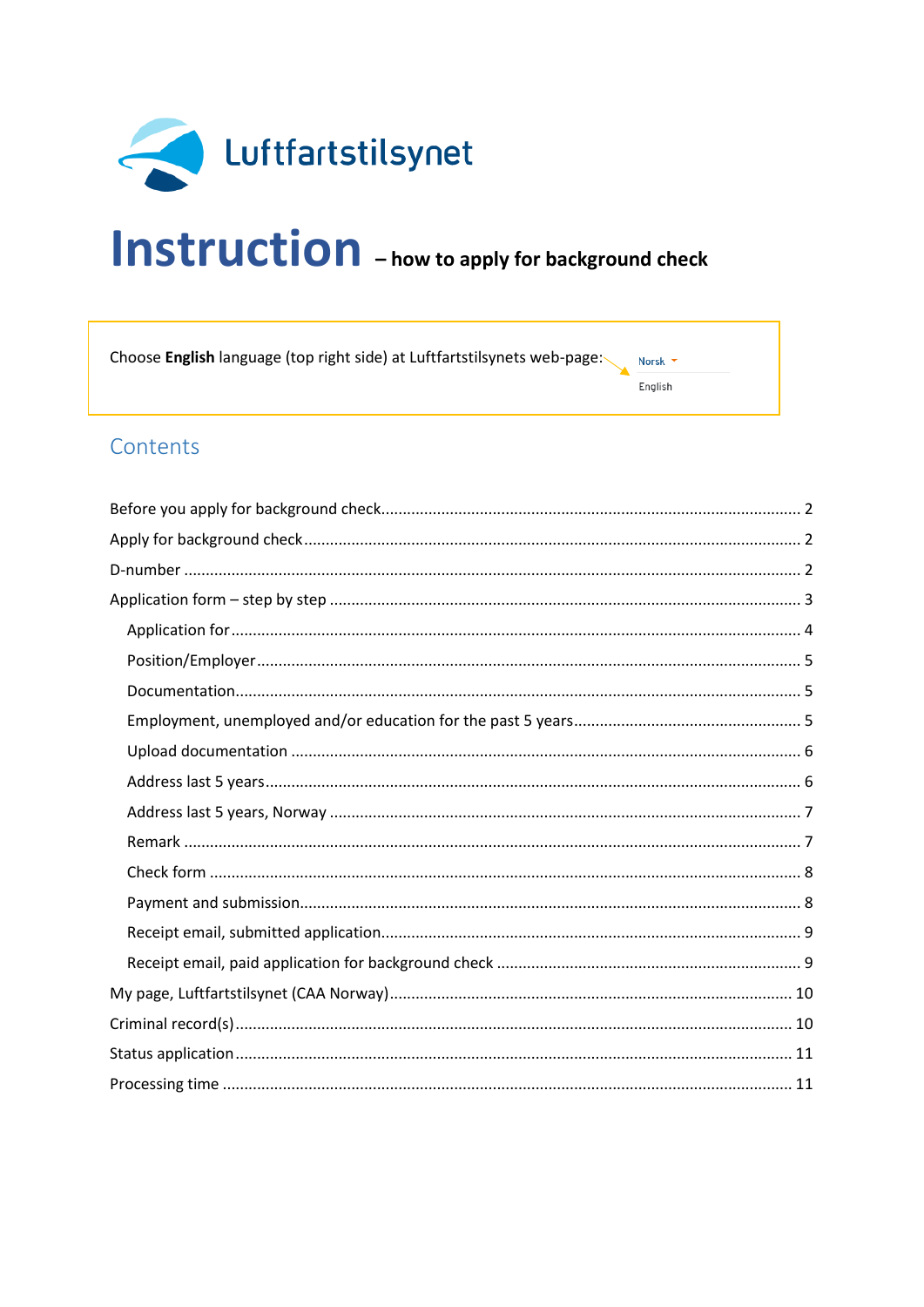# <span id="page-1-0"></span>Before you apply for background check

- Are you applying for a **renewal** of a current background check? Please check **My page** at [www.luftfartstilsynet.no](http://www.luftfartstilsynet.no/) before you submit your application. The Civil Aviation Authority **does not process** applications where the applicant has an already approved background check with an expiration of more than 2 months. **The fee is non-refundable**. This does not apply to applicants who are to change the type of access from, for example, Known Consigner to ID.
- Make sure that all documentations (work/education/unemployed) for the last five years are saved on your computer. You need to upload this document later in the application. CV or copy of the ID-Card is not valid documentation.

The application will not be processed without valid documentation for the past 5 years.

# <span id="page-1-1"></span>Apply for background check

Apply here: <https://luftfartstilsynet.no/en/forms/background-check/background-check/>

**Log in with electronic ID**. To log in, you need Norwegian social security number (personnummer) or D-number. You also need Elektronic ID.

# <span id="page-1-2"></span>D-number

If you don't have a Norwegian social security number (personnummer), you must apply for a Dnumber and Electronic ID for access to the application form.

Please follow this link:

D-number: <https://www.skatteetaten.no/kontakt/kontor/id-kontroll/> <http://eid.difi.no/en/id-porten/how-obtain-electronic-id>

When you have logged in: You will now get access to the application form.

Please follow the instructions: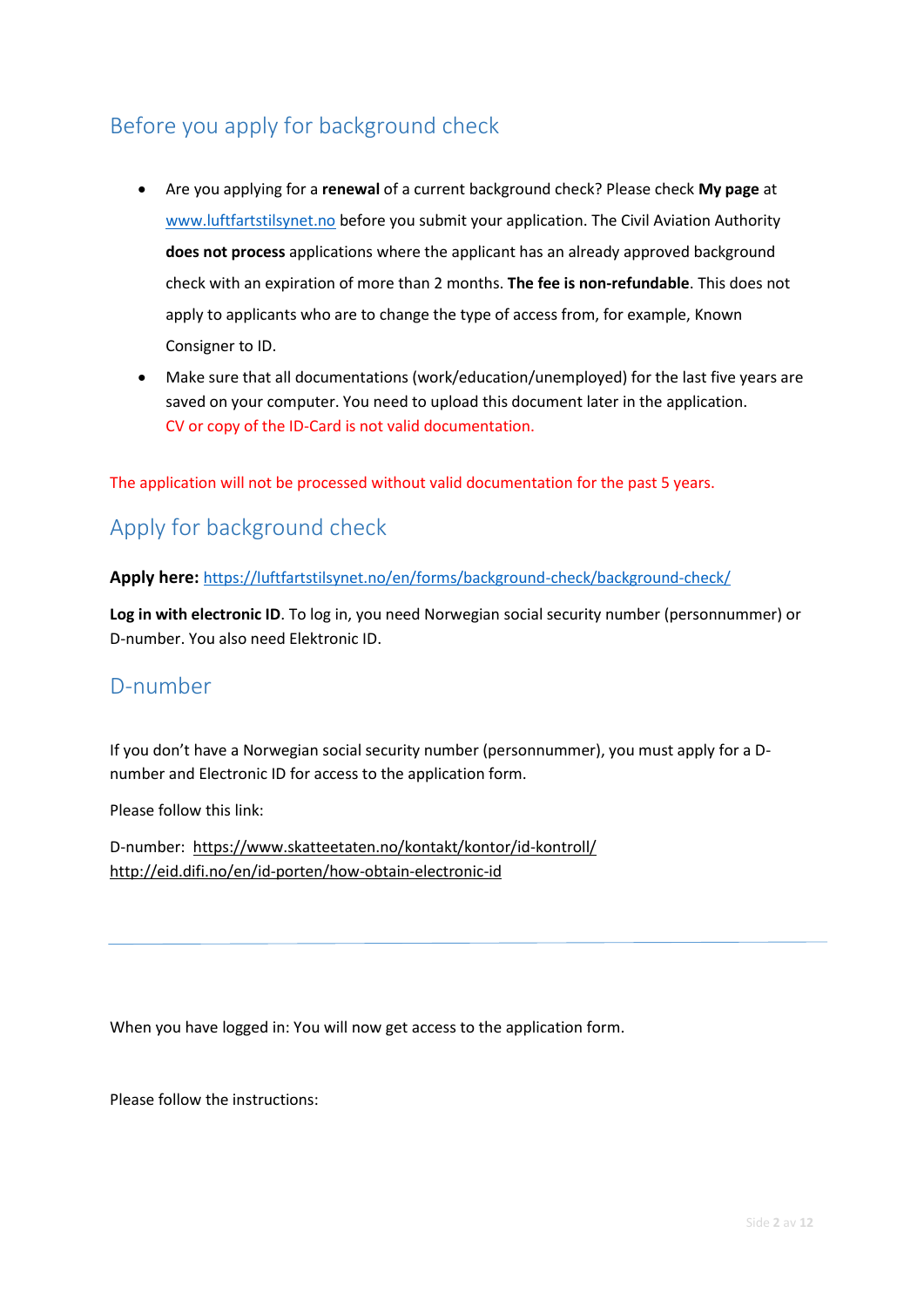# <span id="page-2-0"></span>Application form – step by step

#### \* Are mandatory fields and must be filled out





When \* is filled in, press «Next» >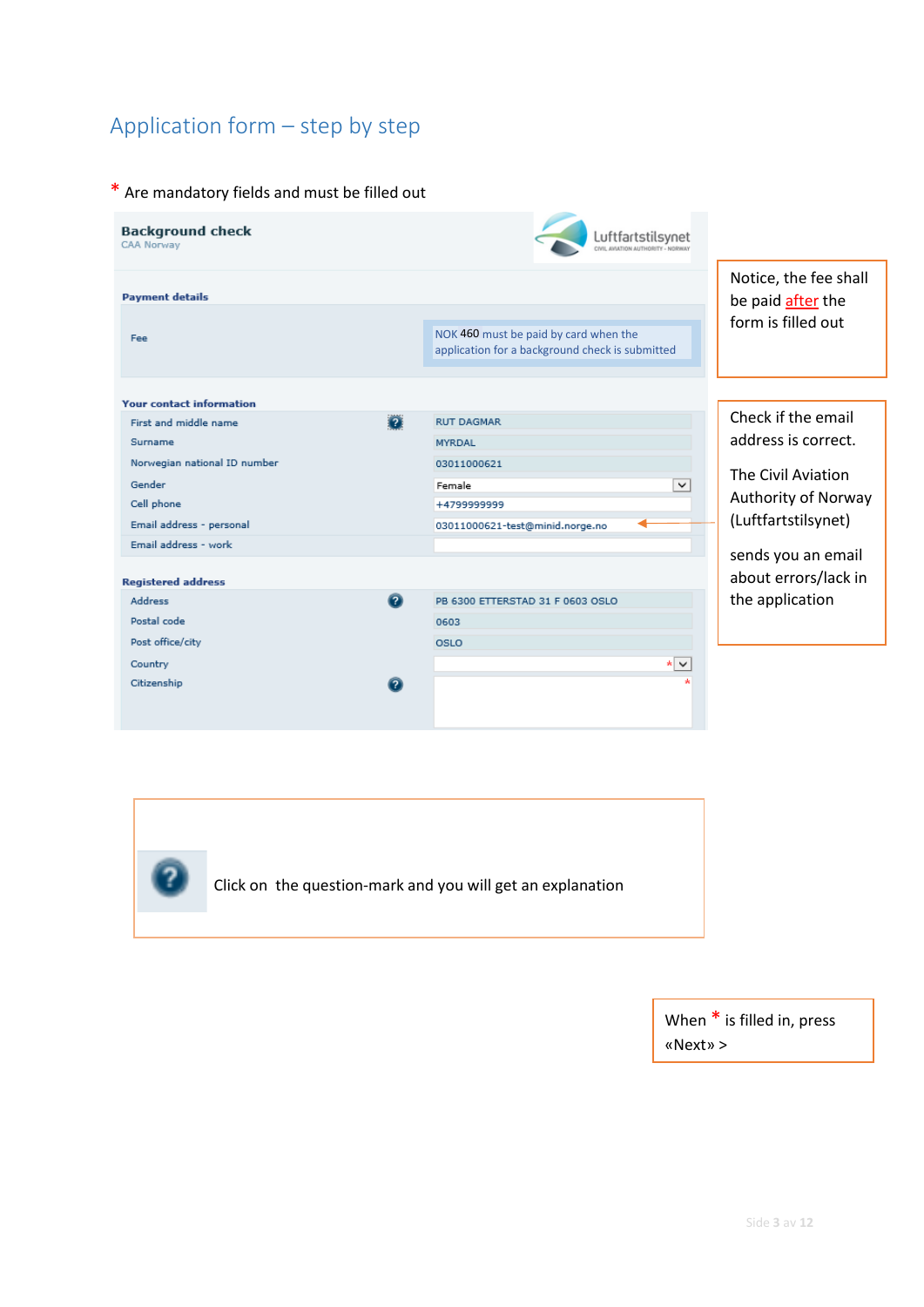## <span id="page-3-0"></span>Application for

| <b>Application for</b>                                                                                                             |                                   |                |
|------------------------------------------------------------------------------------------------------------------------------------|-----------------------------------|----------------|
| Will you be working at an airport and have access<br>to a security restricted area, for all or part of the<br>working day?<br>Type | $\odot$ Yes $\bigcirc$ No<br>Velg | $\star$ $\vee$ |

#### For applicants who works **within security restricted areas** at Norwegian airports

**ID**, In order to get access to a security restricted area, is regarding applicants who work at an airport and need ID card. The security restricted area is the area of an airport which is beyond the security check point. Apply for «Airport ID card» if you have/will have your place of work beyond the security checkpoint. This also applies if you need to pass through the security check point for work periodically/occasionally.

**Security controllers:** only for applicants working as security controllers in restricted areas at Norwegian airports.

#### Choose: **Yes**

| <b>Application for</b>                                                                                                     |  |                              |  |  |
|----------------------------------------------------------------------------------------------------------------------------|--|------------------------------|--|--|
|                                                                                                                            |  |                              |  |  |
| Will you be working at an airport and have access<br>to a security restricted area, for all or part of the<br>working day? |  | $\bigcirc$ Yes $\bigcirc$ No |  |  |
| Type                                                                                                                       |  | Velg<br>∗∣∨                  |  |  |
|                                                                                                                            |  |                              |  |  |
|                                                                                                                            |  |                              |  |  |
|                                                                                                                            |  |                              |  |  |
|                                                                                                                            |  |                              |  |  |
| For applicants who work with production and shipping of goods, but do not need access                                      |  |                              |  |  |
| to security restricted area at Norwegian airport.                                                                          |  |                              |  |  |
|                                                                                                                            |  |                              |  |  |

Choose: **No**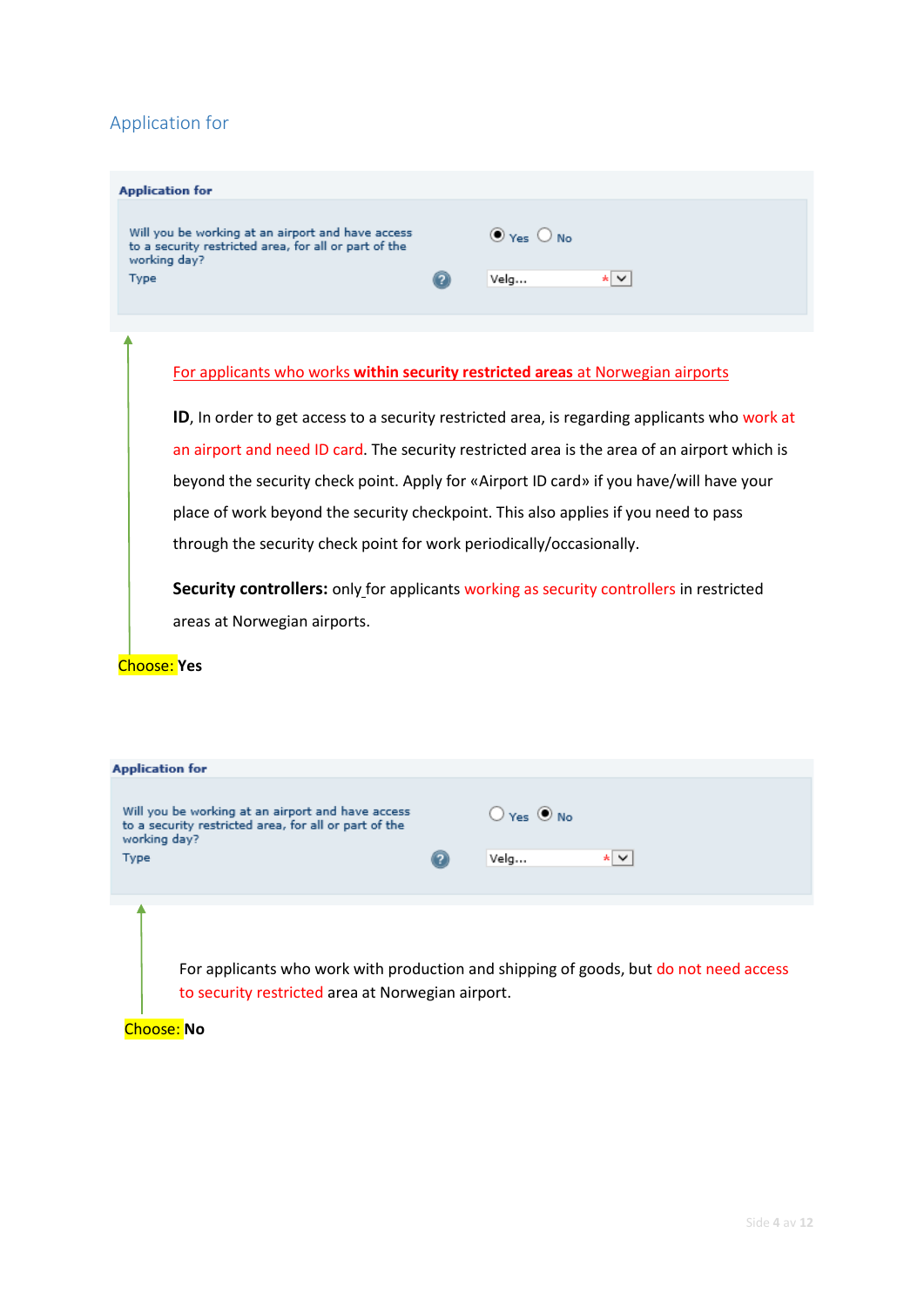## <span id="page-4-0"></span>Position/Employer

What is your job position and witch company are you working for.

| <b>Position/Employer</b>           |  |
|------------------------------------|--|
|                                    |  |
| What is your position?             |  |
| What is the name of your employer? |  |

#### <span id="page-4-1"></span>Documentation

To process an application for a background check, we need you to attach the documentation for work/education for the past 5 years in the form. Applications without valid documentation for the past 5 years will be rejected.

**Valid documentation:** Documentation is a confirmation that your information is correct. You can attach certificates or work confirmations from employers and/or diplomas from education/schools. Documentations must show start and end date - and must be signed.

If you have been **unemployed**, you need to document this as well. If you have been unemployed in Norway, contact NAV. You can also contact NAV and «Arbeidstakerregisteret». Here you can get an overview with start and end date of all working conditions you have had in Norway. We do not accept CV og ID card as a valid documentation.

**Question regarding documentation,** please send e-mail to: [bakgrunnssjekk@caa.no](mailto:bakgrunnssjekk@caa.no)

## <span id="page-4-2"></span>Employment, unemployed and/or education for the past 5 years

| Employment and/or education within the last five years                                                                                                                                                                                                                                                                      |                |                                                                                                                                                                                                                                    |                    |             |            |                   |
|-----------------------------------------------------------------------------------------------------------------------------------------------------------------------------------------------------------------------------------------------------------------------------------------------------------------------------|----------------|------------------------------------------------------------------------------------------------------------------------------------------------------------------------------------------------------------------------------------|--------------------|-------------|------------|-------------------|
| Please read                                                                                                                                                                                                                                                                                                                 |                |                                                                                                                                                                                                                                    |                    |             | Notice: In |                   |
| <b>From</b>                                                                                                                                                                                                                                                                                                                 | To:            | <b>Employer/Educational</b><br><b>Institution</b>                                                                                                                                                                                  | <b>Attachments</b> |             |            | english, write in |
| 9/28/2015<br>⊞e                                                                                                                                                                                                                                                                                                             | 9/29/2020<br>画 | test                                                                                                                                                                                                                               | test Min side.docx | $\check{ }$ |            | dates like this:  |
| Consecutive dates:<br>$9/28/2015 - 9/29/2020$                                                                                                                                                                                                                                                                               |                |                                                                                                                                                                                                                                    | Add a new line     |             |            | m/dd/yyyy         |
| You have to attach documentation for employing/education for the last five years.<br>Documentation is a confirmation that your information is correct. There may be diplomas from education,<br>certificates, employment agreements etc. Unemployment must also be documented. CV or ID-Card is not valid<br>documentation. |                |                                                                                                                                                                                                                                    |                    |             |            |                   |
| Luftfartstilsynet.                                                                                                                                                                                                                                                                                                          |                | IMPORTANT! Don't attach Criminal Record(s) in the application-form or send it by e-mail to                                                                                                                                         |                    |             | Important! |                   |
| than 6 months in the last 5 years.                                                                                                                                                                                                                                                                                          |                | You can upload CriminalRecord(s) from My Page (Min side) or send it by mail to Luftfartstilsynet. Remember, you<br>are responsible for forwarding Criminal Record(s) from all countries you have been registered resident for more |                    |             |            |                   |

Start date **minimum 5 years back** from applying date. The dates must be continuous. The last date is the date you are applying for background check = 5 continuous years.



You can add or delete lines with click at this:

Notice: If you have had holiday etc between schools or new job – *put the dates together and e*xplain this in the Remark-felt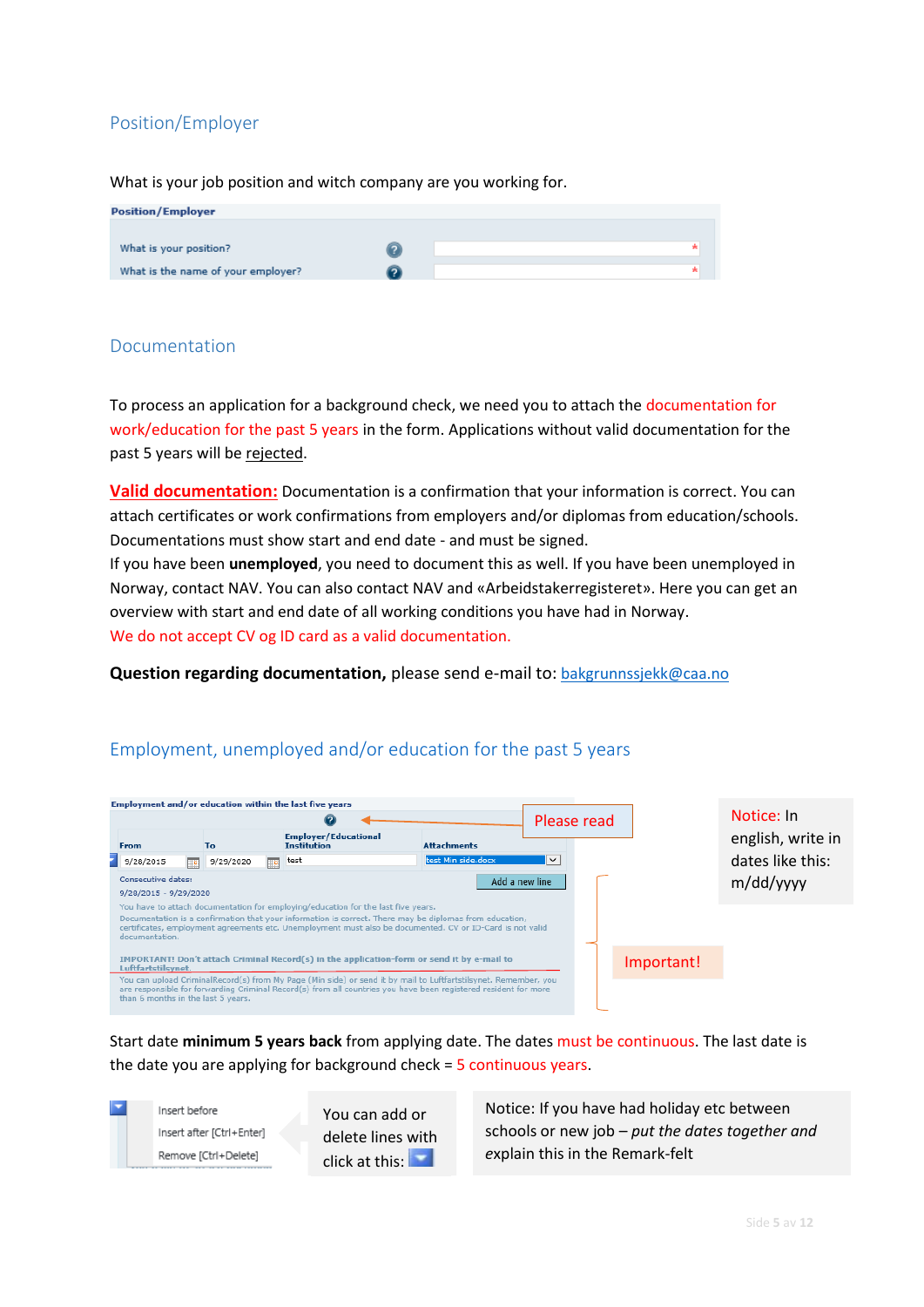<span id="page-5-0"></span>

| Upload documentation                                                 |                                  |  |  |  |
|----------------------------------------------------------------------|----------------------------------|--|--|--|
|                                                                      | <b>Choose: «List – forms and</b> |  |  |  |
| List - forms and attachments<br>$\parallel$ Main form                |                                  |  |  |  |
| attachments»<br>Forms: Søknad om bakgrunnssjekk - luftfart (NF-2008) |                                  |  |  |  |
| File attachments                                                     |                                  |  |  |  |
| File attachment type: Attachments V<br>Attach file                   |                                  |  |  |  |

You have to upload attachments which shows work/education for the last 5 years. Once the attachments are uploaded, return to «Main form»

You will now be able to download all the attachments in the "Main form":

|  | Employment and/or education within the last five years |                |                                                   |                                    |  |  |
|--|--------------------------------------------------------|----------------|---------------------------------------------------|------------------------------------|--|--|
|  |                                                        |                |                                                   |                                    |  |  |
|  | <b>From</b>                                            | Тο             | <b>Employer/Educational</b><br><b>Institution</b> | <b>Attachments</b>                 |  |  |
|  | 9/27/2015<br><u>ile</u>                                | 10/1/2020<br>脚 | test                                              | test Min side.docx<br>$\checkmark$ |  |  |

## <span id="page-5-1"></span>Address last 5 years

| <b>Address last five years</b>                                                                                                                           |                                                                                                                      |  |  |  |
|----------------------------------------------------------------------------------------------------------------------------------------------------------|----------------------------------------------------------------------------------------------------------------------|--|--|--|
| Have you lived outside Norway the last five years?                                                                                                       | $\circ$ Yes<br>No<br>( )                                                                                             |  |  |  |
| for the last 5 years. These should be original and not older than 90 days. Please send the criminal record to the<br>Norwegian civil aviation authority. | We need a criminal record certificate from all countries you have been registered as resident for more than 6 months |  |  |  |

Residence applies to all countries you have been registered as resident in the last 5 years. If you have been working in Norway during the last 5 years but have been registered as resident in another country; - write this in the Remark.

If you have been on a student exchange or other without registering a move from Norway, choose No; - write this in the Remark.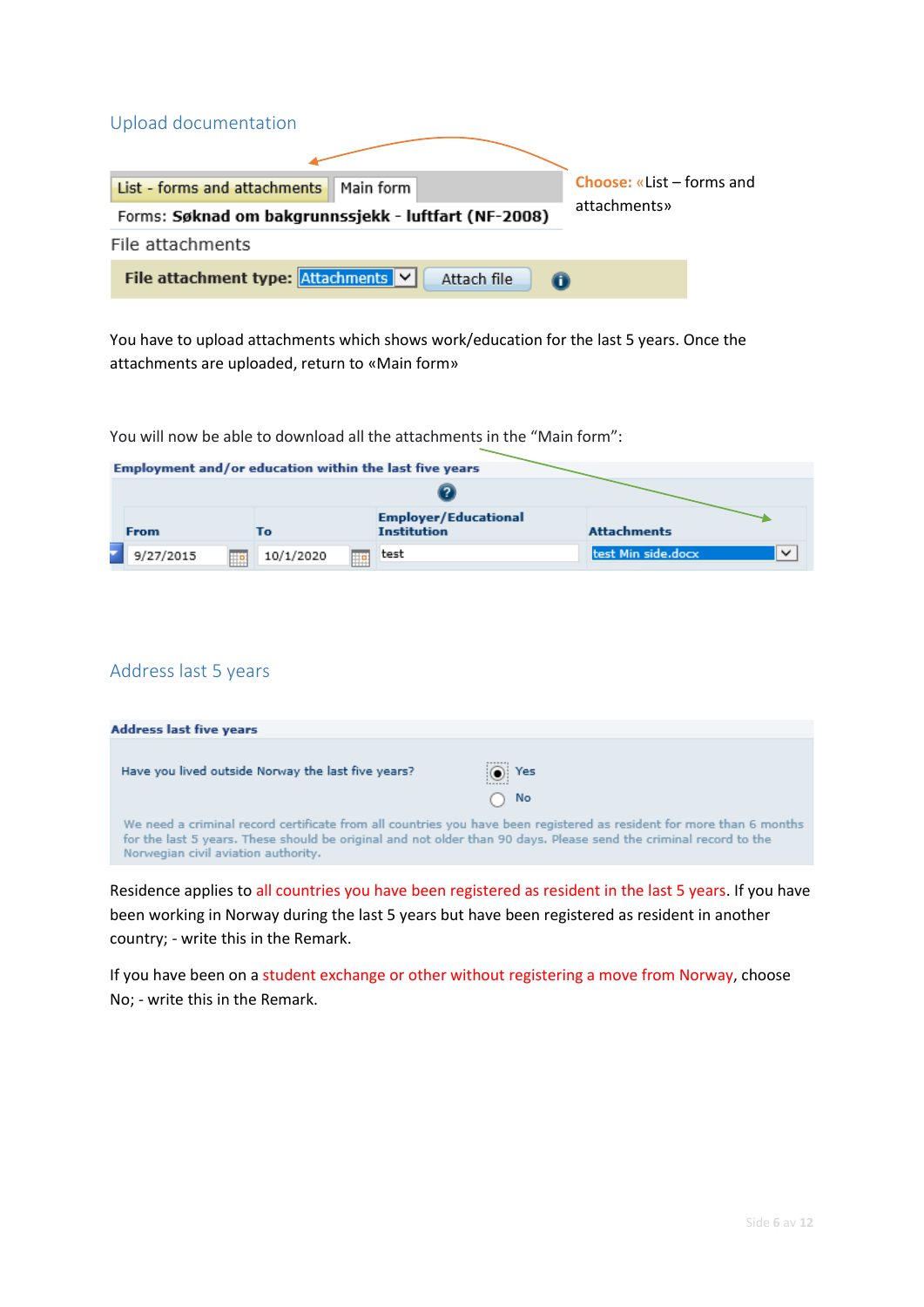| <b>Address outside Norway</b>                                                                                                                                                                                                                                                                                                                         |                               |                |
|-------------------------------------------------------------------------------------------------------------------------------------------------------------------------------------------------------------------------------------------------------------------------------------------------------------------------------------------------------|-------------------------------|----------------|
| We need a criminal record certificate from all countries you have been registered as resident for more than<br>6 months for the last 5 years. These should be original and not older than 90 days. Please send the<br>criminal record to the Norwegian civil aviation authority. All addresses where you have been living abroad<br>must be provided. |                               | W<br>fro<br>οı |
| <b>Address</b>                                                                                                                                                                                                                                                                                                                                        | sk.                           | wl             |
| Postal code                                                                                                                                                                                                                                                                                                                                           | sk.                           | be             |
| Postal office/city                                                                                                                                                                                                                                                                                                                                    | ÷                             | re             |
| Country                                                                                                                                                                                                                                                                                                                                               | ∗∨                            | 5۰             |
| From                                                                                                                                                                                                                                                                                                                                                  | æ                             | ha             |
| To                                                                                                                                                                                                                                                                                                                                                    | * p                           | ac             |
|                                                                                                                                                                                                                                                                                                                                                       | Add address<br>Remove address | "a             |

rite the addresses om all countries utside Norway here you have een registered as sident for the last years. If you have ad several ddresses, select dd address".

## <span id="page-6-0"></span>Address last 5 years, Norway

| <b>Address last five years</b>                                                                                                                                                                                                                                                                                 | Remember to order<br>Norwegian Criminal<br>record, type: |  |  |
|----------------------------------------------------------------------------------------------------------------------------------------------------------------------------------------------------------------------------------------------------------------------------------------------------------------|----------------------------------------------------------|--|--|
| Have you lived outside Norway the last five years?<br>Yes<br>ōi<br>No                                                                                                                                                                                                                                          | Uttømmende politiattest                                  |  |  |
| We need a Norwegian criminal record certificate if you have been registered as a resident in Norway more than 6<br>months for the last 5 years. Please send the criminal record certificate to the Norwegian civil aviation authority. The<br>Norwegian criminal record certificate is only valid for 90 days. |                                                          |  |  |

## <span id="page-6-1"></span>Remark



In the Remark field, you can add comments to the application. For example, you have studied or lived abroad without reporting a move from Norway - or comments regarding attached documentation.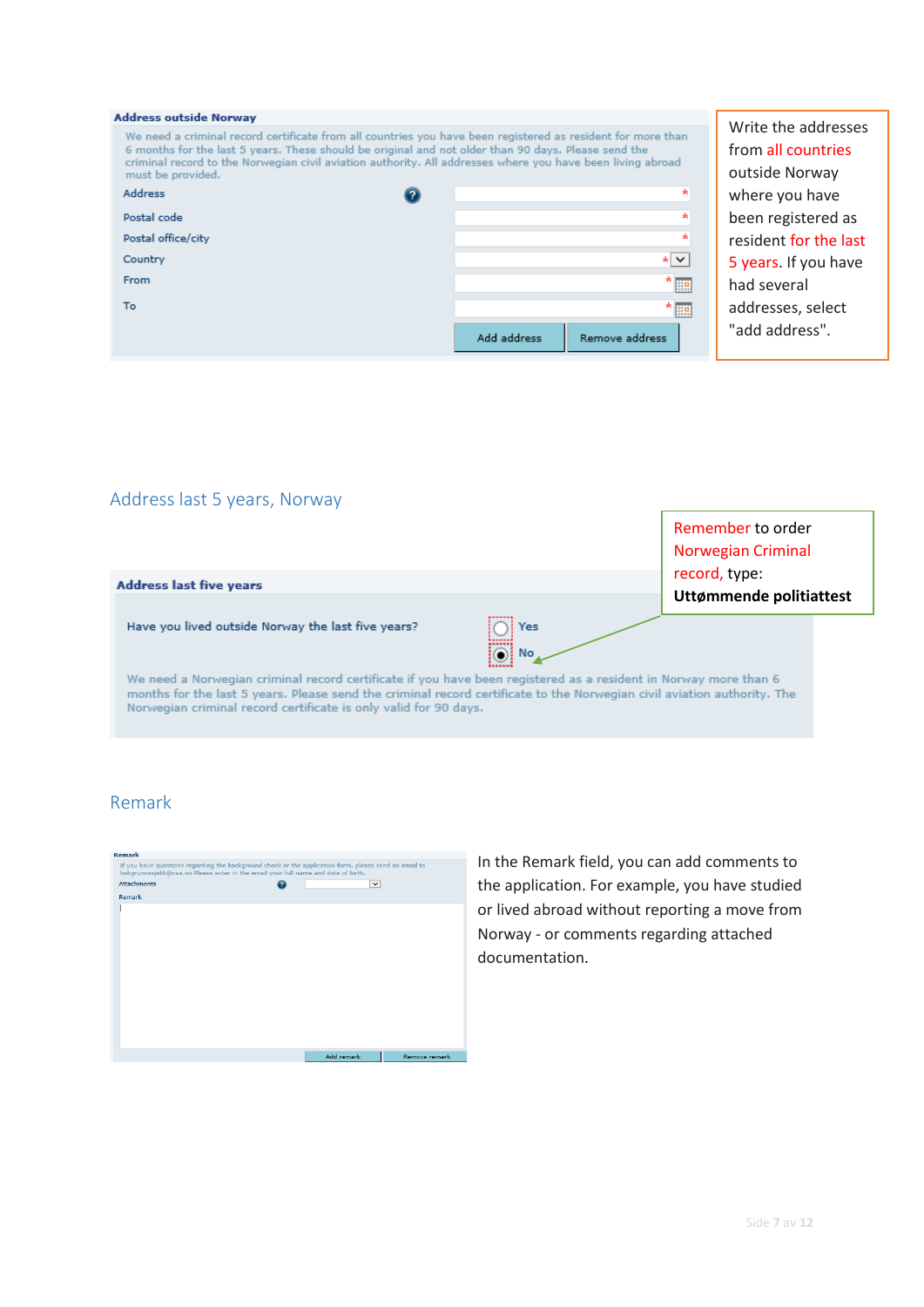## <span id="page-7-0"></span>Check form

When you have filled out the form and uploaded valid documentation for the last 5 years, select «check form». If you get a red text, the form is not filled out correctly and can't be submitted. Go back and check that every filed marked with \* is filled out correctly.

You will see in the overview on the left what is incorrectly filled in. If you have problems filling out the form correctly, feel free to send us an email. It is easier for us to guide you if you take a screenshot, then we can see what you have done and what the problem is.

Send email to: [bakgrunnssjekk@caa.no](mailto:bakgrunnssjekk@caa.no)

| When the application has been filled out  |
|-------------------------------------------|
| correctly, you will receive the following |
| message:                                  |

**Form check** 

Main form riam rom<br>Søknad om bakgrunnssjekk - luftfart (NF-2008)<br>This form has been checked, and is ready for submission.

Choose «Proceed». You are now at step 2 of 3:

#### <span id="page-7-1"></span>Payment and submission

In order to submit a completed application form for a background check, you must pay a fee of NOK 460.

Important! Once you have paid and submitted the application, you will not have the opportunity to return to change the application. You must therefore be **absolutely sure** that the application is filled in correctly.

#### **Choose:** Pay and submit

#### Payment:

| Netaxept                                                                                                                                                                                              |                    | nets: Choose payment – and «Next». |
|-------------------------------------------------------------------------------------------------------------------------------------------------------------------------------------------------------|--------------------|------------------------------------|
| Merchant: Luftfartstilsynet - Test<br><b>Amount: 430,00 (NOK)</b><br>Order number: ALTINN19927                                                                                                        |                    |                                    |
| Please select payment method and press "Next".<br>$\bullet$ Visa<br>Mastercard<br>( )<br>○ American Express<br>Diners Club<br>Ω<br>Coop Ikano<br>$\bigcirc$ JCB<br>Maestro<br>( )<br>Märkeskort Ikano | Cancel<br>Next<br> |                                    |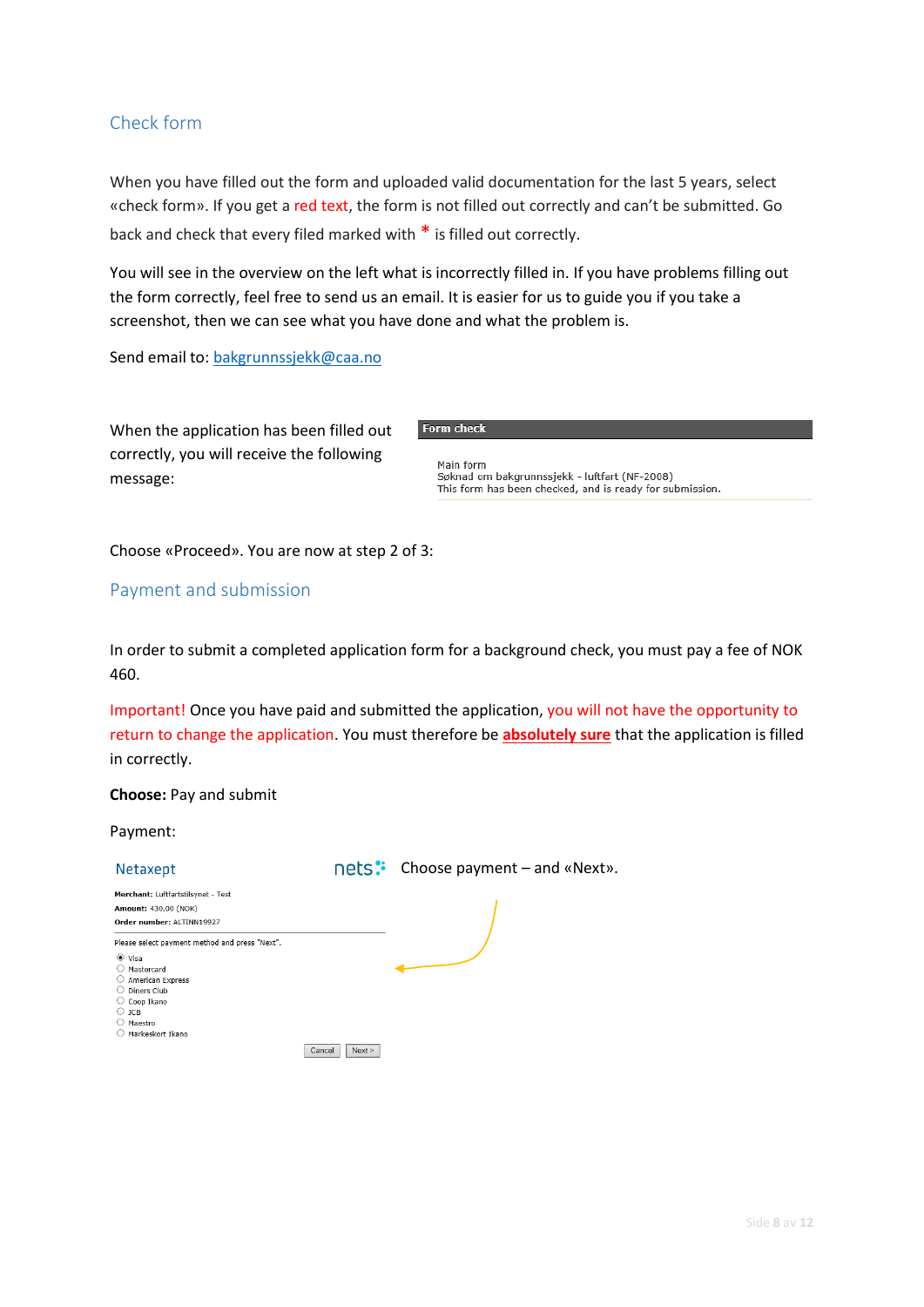#### **Payment information:**

#### **Reference number: AR6698204**

The application has been automatically screened and may be submitted. Please note, however, that errors/inaccuracies may be discovered by the case officer and additional information may be required. Please state the reference number when contacting CAA Norway

Reference number, if you need to contact Luftfartstilsynet, please write in the email your full name and birthdate/D-number.

#### ▼ Payment information

Payment is completed for this submission. See details below.

| Betalingsdetaljer |                       |
|-------------------|-----------------------|
| Order number:     | ALTINN19927           |
| Payment date      | 10/1/2020 10:18:13 AM |
| Sum:              | Kr 460,00             |

#### <span id="page-8-0"></span>Receipt email, submitted application

#### Send a copy of the receipt by email

If you need a receipt, add your amail address. You will then get an email «Receipt for submitted application». You can also choose «Print» receipt.

#### **Inbox – altinn:**



In «Archive», you will find submitted application.

#### <span id="page-8-1"></span>Receipt email, paid application for background check

You will also receive a receipt for a paid background check. This will be sent to the email address you provided in the application. The receipt can be used if the employer shall refund the fee.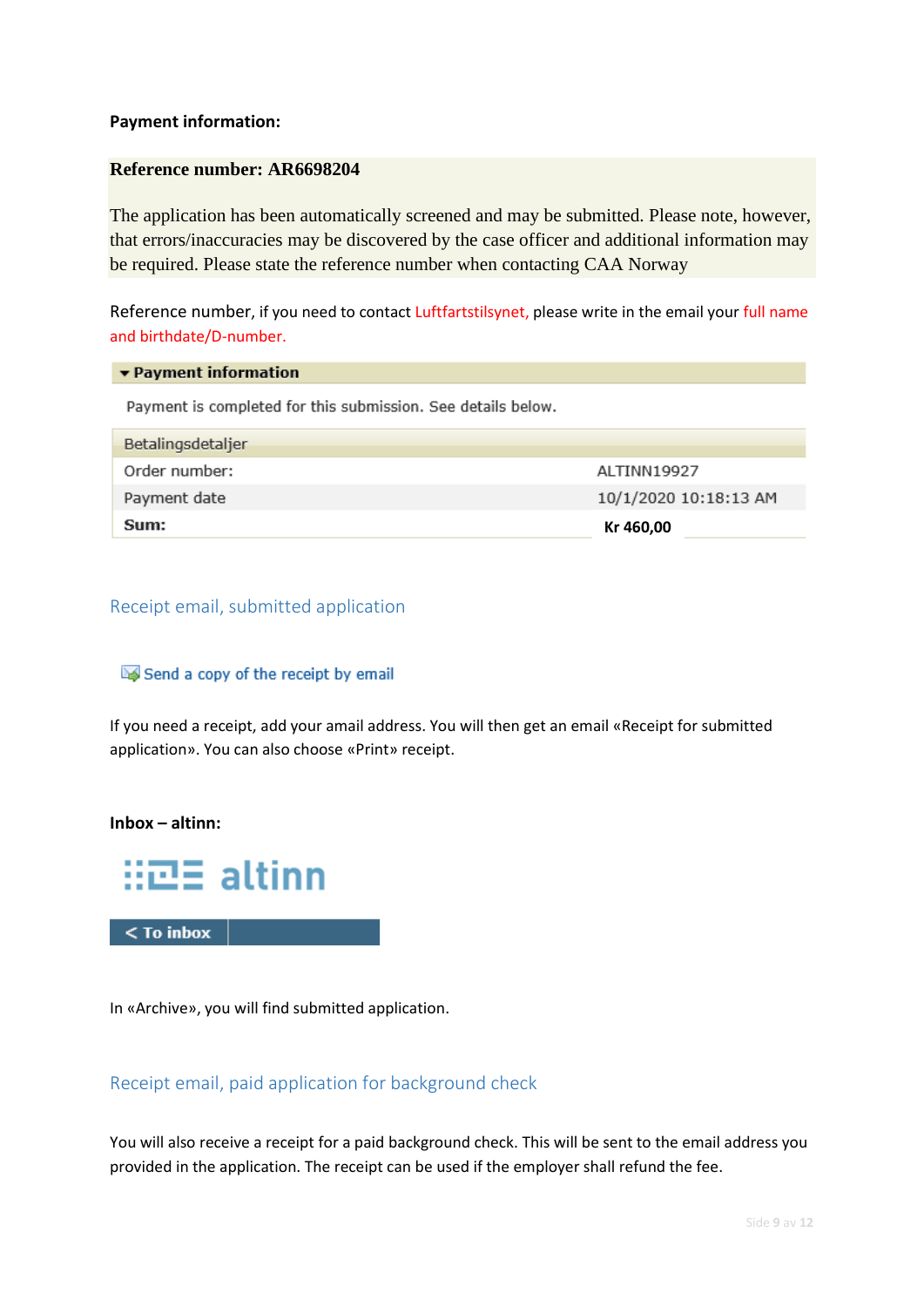# <span id="page-9-0"></span>My page, Luftfartstilsynet (CAA Norway)

When you have sent in the application for background check, then you will get access to **My page** at Luftfartstilsynet website.



My page English \*

At **My page**, you must **upload** Criminal record(s) from all countries where you have been registered as a resident for the past 5 years.

**My page:** at the top right, Luftfartstilsynets website. Log in with electronic ID - and you will get access for uploading Criminal record(s):

Send in PDF, JPG - or take a Screenshot of the Criminal record(s).

| <sup>®</sup> Elisabeth                                                         |  |
|--------------------------------------------------------------------------------|--|
|                                                                                |  |
| Born:<br><b>Background Check</b>                                               |  |
| You have a valid background check for ID Card<br>valid until 05. February 2023 |  |
| Police criminal record certificate<br>Police certificate received              |  |
| Upload police criminal record certificat<br>土                                  |  |

# <span id="page-9-1"></span>Criminal record(s)

Luftfartstilsynet must have a Criminal record(s) from all countries where you have been registered as a resident for the past 5 years. Criminal record(s) must be uploaded at **My page** (Min side) (this is for free) [www.luftfartstilsynet.no](http://www.luftfartstilsynet.no/)

Criminal record(s) must not be included electronically in the application or sent by email, because it contains confidential. Criminal record(s) is valid for 90 days from the date of issue. If the Criminal record(s) is expired, you have to order a new and valid Criminal record.

Important! If there are any **remarks/comments** on your Criminal record from other countries than Norway, then you have to send the original and a translated Criminal record by post to:

Luftfartstilsynet Postboks 243

8001 Bodø Norway